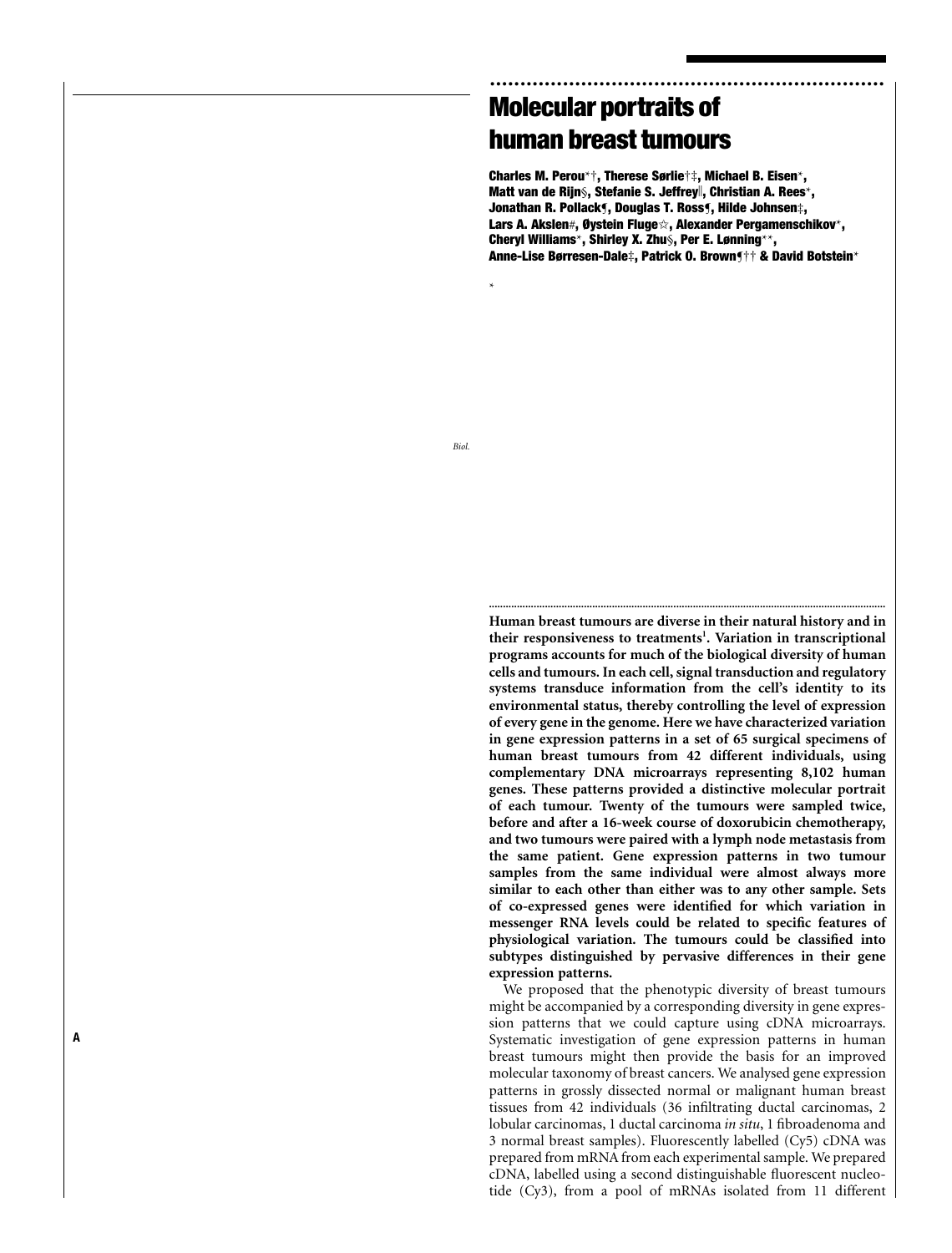cultured cell lines (see Supplementary Information Table 1); this common `reference' sample provided an internal standard against which the gene expression of each experimental sample was compared $2,3$ .

Twenty of the forty breast tumours examined were sampled twice,

as part of a larger study on locally advanced breast cancers  $(T_3/T_4)$ and/or  $N_2$  tumours; see ref. 4). After an open surgical biopsy to obtain the `before' sample, each of these patients was treated with doxorubicin for an average of 16 weeks (range  $12-23$ ), followed by resection of the remaining tumour. In addition, primary tumours

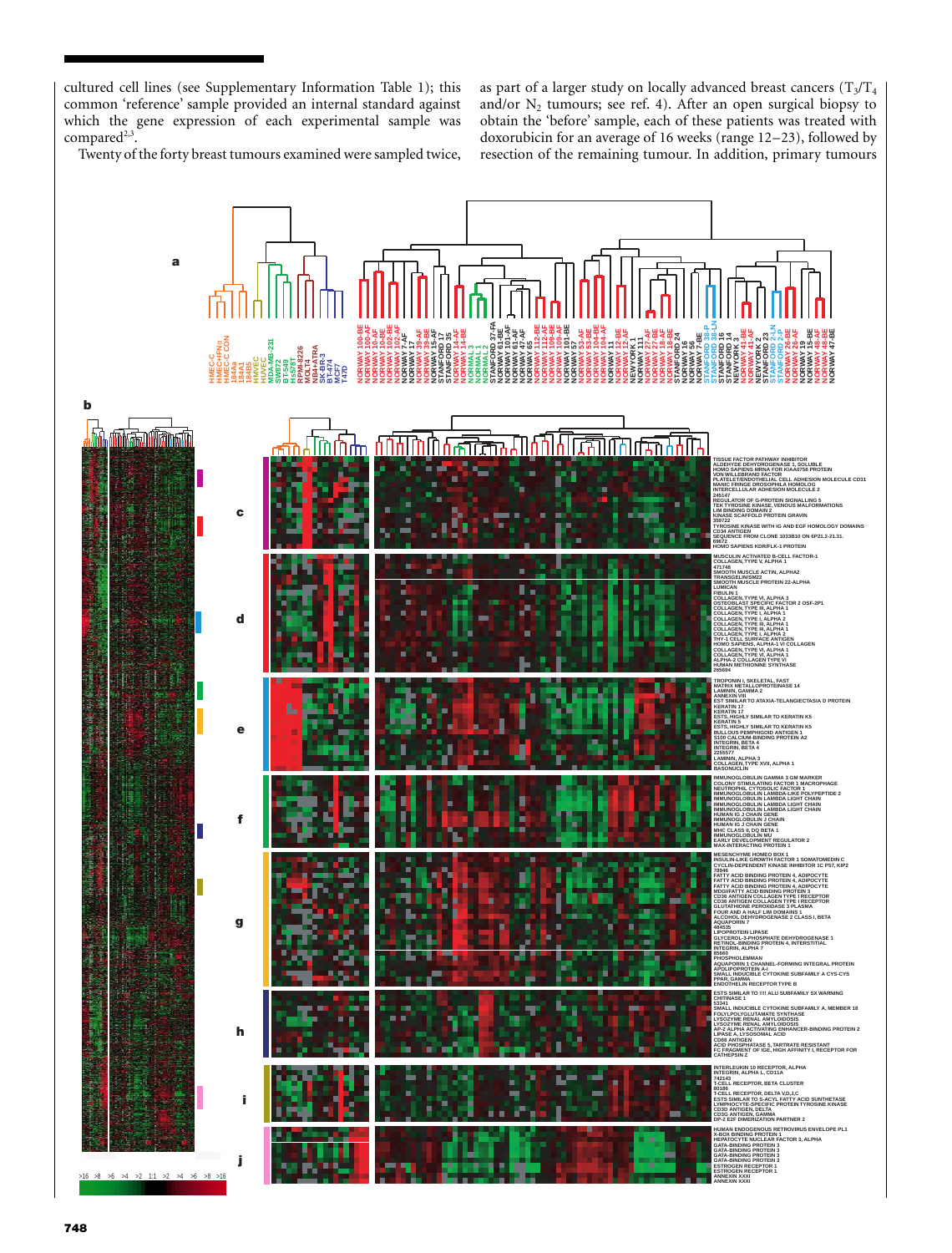Figure 1 Variation in expression of 1,753 genes in 84 experimental samples. Data are presented in a matrix format: each row represents a single gene, and each column an experimental sample. In each sample, the ratio of the abundance of transcripts of each gene to the median abundance of the gene's transcript among all the cell lines (left panel), or to its median abundance across all tissue samples (right panel), is represented by the colour of the corresponding cell in the matrix. Green squares, transcript levels below the median; black squares, transcript levels equal to the median; red squares, transcript levels greater than the median; grey squares, technically inadequate or missing data. Colour saturation reflects the magnitude of the ratio relative to the median for each set of samples (see scale, bottom left; and Supplementary Information Fig. 4). **a**, Dendrogram representing similarities in the expression patterns between experimental samples. All `before and after' chemotherapy pairs that were clustered on terminal branches are highlighted in red; the two primary tumour/lymph node metastasis pairs in light blue; the three clustered normal breast samples in light green. Branches representing the four breast luminal epithelial cell lines are shown in dark blue; breast basal epithelial cell lines in orange, the endothelial cell lines in dark yellow, the mesynchemal-like cell lines in dark green, and the lymphocyte-derived cell lines in brown. **b**, Scaled-down representation of the 1,753-gene cluster diagram; coloured bars to the right identify the locations of the inserts displayed in  $c-j$ .  $c$ , Endothelial cell gene expression cluster;  $d$ , stromal/fibroblast cluster; e, breast basal epithelial cluster; f, B-cell cluster; g, adipose-enriched/normal breast; h, macrophage; i, T-cell; j, breast luminal epithelial cell.

from two patients were also paired with a lymph node metastasis from the same patient. To help interpret the variation in expression patterns seen in the tumour samples, we also characterized 17 cultured cell lines (with one cell line cultured under three different conditions), which provided models for many of the cell types encountered in these tissue samples. In total, we analysed 84 cDNA microarray experiments (see Supplementary Information, Table 2; the primary data tables can be obtained at http://genomewww.stanford.edu/molecularportraits/).

A hierarchical clustering method was used to group genes on the basis of similarity in the pattern with which their expression varied over all samples<sup>5</sup>. The same clustering method was used to group the experimental samples (cell lines and tissues separately) on the basis of similarity in their patterns of expression. We focus first on a set of 1,753 genes (about 22% of the 8,102 genes analysed), whose transcripts varied in abundance by at least fourfold from their median abundance in this sample set in at least three of the samples (Fig. 1; see Supplementary Information Fig. 4 for the complete cluster diagram).

Three striking features of the gene expression patterns of these tumours are evident in Fig. 1. First, the tumours show great variation in their patterns of gene expression. Second, this variation is multidimensional; that is, many different sets of genes show mainly independent patterns of variation. Third, these patterns have a pervasive order reflecting relationships among the genes, relationships among the tumours and connections between specific genes and specific tumours.

The hierarchical clustering algorithm organizes the experimental samples only on the basis of overall similarity in their gene expression patterns; these relationships are summarized in a dendrogram (Fig. 1a), in which the pattern and length of the branches reflects the relatedness of the samples<sup>5</sup>. Fifteen of the twenty before and after doxorubicin pairs (red dendrogram branches), and both primary tumour/lymph node metastasis pairs (light blue branches) were clustered together on terminal branches in the dendrogram; that is, despite an interval of 16 weeks, independent surgical procedures and cytotoxic chemotherapy, independent samples taken from the same tumour were in most cases recognizably more similar to each other than either was to any of the other samples. In three instances (Norway 47, 61 and 101), the 'after' chemotherapy specimens clustered in a branch of the dendrogram that also contained the three normal breast samples; we know from the clinical data that these tumours were 3 of the 20 tumours that were classified as doxorubicin 'responders' (data not shown). An analysis of the relationship between gene expression and correlations with clinical data will be reported elsewhere (T.S. et al., manuscript in preparation).

The `molecular portraits' revealed in the patterns of gene expression not only uncovered similarities and differences among the tumours, but in many cases pointed to a biological interpretation. Variation in growth rate, in the activity of specific signalling pathways, and in the cellular composition of the tumours were all reflected in the corresponding variation in the expression of specific subsets of genes. The largest distinct cluster of genes within the 1,753-gene cluster diagram was the `proliferation cluster' (Supplementary Information Fig. 5), which is a group of genes whose levels of expression correlate with cellular proliferation rates<sup>3,6</sup>. Expression of this cluster of genes varied widely among the tumour samples, and was generally well correlated with the mitotic index. As one might expect, this cluster also included the genes encoding two widely used immunohistochemical markers of cell proliferation (Ki-67 and PCNA).

Several groups of co-expressed genes provided views of the activities of specific signalling and/or regulatory systems. A large cluster of genes regulated by the interferon pathway (including STAT1) showed substantial variation in expression among the tumours, as was previously observed in a smaller set of breast



Figure 2 Breast tissue immunohistochemistry. a, Normal mammary duct using antibodies against the basal keratins 5/6. b, Normal mammary duct using antibodies against the luminal keratins 8/18 (adjacent tissues sections were used in **a** and **b**). **c**, Tumour

Stanford 16 using antibodies against keratins 8/18. **d**, Tumour New York 3 using antibodies against keratins 5/6.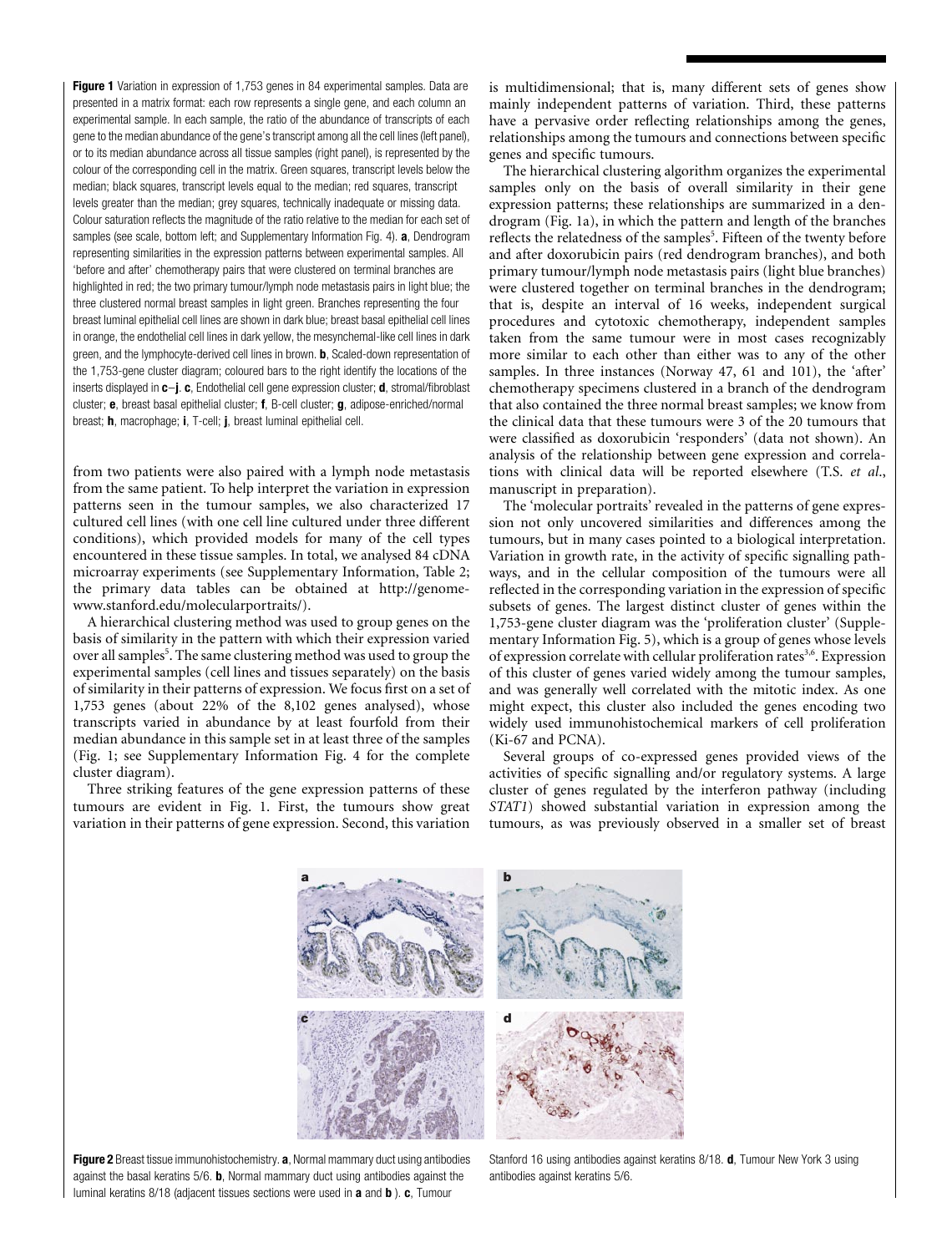tumours $^6$ . Variation in expression of the oestrogen receptor- $\alpha$  gene (ER) correlated well with the direct clinical measurement of the ER protein levels in the tumours (Supplementary Information Table 3; concordance in 36/38 samples), and paralleled variation in the expression of a larger group of genes that included three other transcription factors (GATA-binding protein 3 (refs 7, 8), X-box binding protein 1 and hepatocyte nuclear factor  $3\alpha$ ). HER2/neu, also known as  $Erb-B2$ , is overexpressed in 20-30% of all breast tumours, usually associated with DNA amplification of the Erb-B2 locus<sup>9,10</sup>. Notably, most of the other genes contained within the



Figure 3 Cluster analysis using the 'intrinsic' gene subset. Two large branches were apparent in the dendrogram, and within these large branches were smaller branches for which common biological themes could be inferred. Branches are coloured accordingly: basal-like, orange; Erb-B2+, pink; normal-breast-like, light green; and luminal epithelial/ER+, dark blue. a, Experimental sample associated cluster dendrogram. Small black bars beneath the dendrogram identify the 17 pairs that were matched by this hierarchical clustering; larger green bars identify the positions of the three pairs that were not matched by the clustering. b, Scaled-down representation of the intrinsic cluster diagram (see Supplementary Information Fig. 6). c, Luminal epithelial/ER gene cluster. d, Erb-B2 overexpression cluster. e, Basal epithelial cell associated cluster containing keratins 5 and 17. f, A second basal epithelial-cell-enriched gene cluster.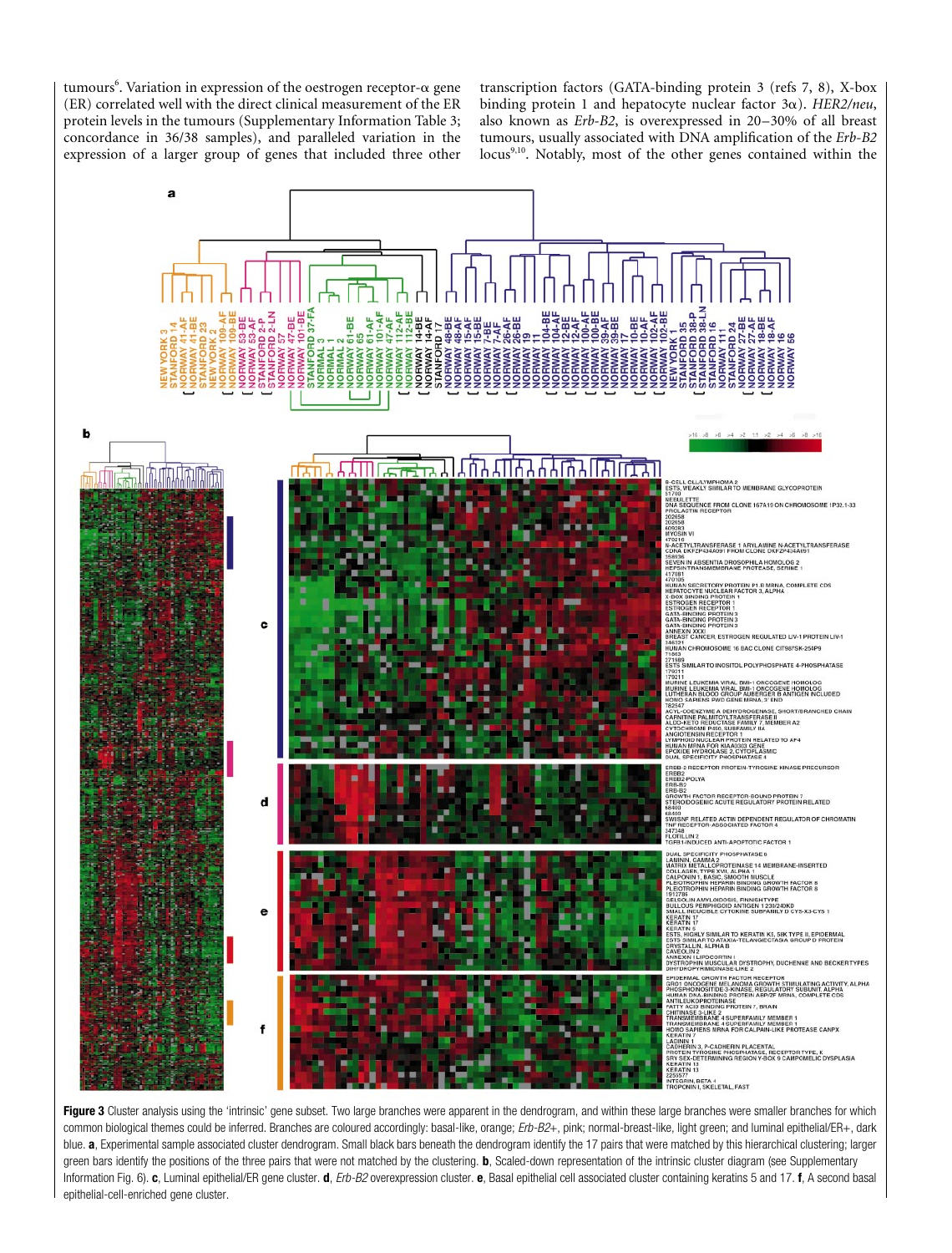Erb-B2 cluster were located in this same region of chromosome 17, and were also amplified on the genomic DNA level (ref. 10; and J.R.P., unpublished data). Finally, a cluster of genes that included c-Fos and JunB co-varied in expression among the tumour specimens. We have found that this subset of genes is characteristically induced by prolonged handling of the samples after surgical resection (M.v.d.R. and C.M.P., unpublished data).

Human breast tumours are histologically complex tissues, containing a variety of cell types in addition to the carcinoma cells $11$ . In analysing the gene expression patterns in solid human tumours, we used two lines of reasoning to infer the lineage of the cells that accounted for the apparently cell-type-specific expression of particular clustered groups of genes. First, such clusters included genes whose expression patterns have been previously characterized and that consistently pointed to a specific cell type. Second, these inferences were often corroborated by comparable expression of the same cluster in one or more of the cultured cell lines. Thus, eight independent clusters of genes appeared to reflect variation in specific cell types present within the tumours (Fig.  $1c-j$ ).

(1) Endothelial cells: a cluster of genes characteristically expressed by endothelial cells, including CD34, CD31 and von Willebrand factor were also strongly expressed in the two endothelial cell lines HUVEC and HMVEC (Fig. 1c). (2) Stromal cells: a previously characterized cluster of genes that included several isoforms of collagen showed significant variation in expression among samples (Fig. 1d)<sup>3,6</sup>. (3) Adipose-enriched/normal breast cells: a cluster of genes including fatty-acid binding protein 4 and PPARg may represent the presence of adipose cells (Fig. 1g). (4) B lymphocytes: variation in expression of a cluster of genes that were highly expressed in the multiple myeloma-derived cell line RPMI-8226, including many immunoglobulin genes, appears to represent variable B-cell infiltration (Fig. 1f). (5) T lymphocytes: a cluster of genes including CD3d and two subunits of the T-cell receptor were highly expressed in the T-cell leukaemia-derived cell line MOLT-4 and probably indicate T-cell infiltrates (Fig. 1i). (6) Macrophages: a cluster of genes that appeared to be markers of macrophage/ monocytes included CD68, acid phosphatase 5, chitinase and lysozyme (Fig. 1h).

Two distinct types of epithelial cell are found in the human mammary gland: basal (and/or myoepithelial) cells and luminal epithelial cells<sup>11,12</sup>. These two cell types are conveniently distinguished immunohistochemically; basal epithelial cells can be stained with antibodies to keratin 5/6 (Fig. 2a), whereas luminal epithelial cells stain with antibodies against keratins 8/18 (Fig. 2b). Many genes were expressed by one of these two cell lineages, but not by the other (Fig. 1e and j). The gene expression cluster characteristic of basal epithelial cells included keratin 5, keratin 17, integrin- $\beta$ 4 and laminin (Fig. 1e)<sup>11</sup>. The gene expression cluster characteristic of the luminal cells was anchored by the previously noted cluster of transcription factors that included ER (Fig. 1j).

One goal of this study was to develop a system for classifying tumours on the basis of their gene expression patterns. The subset of genes shown in Fig. 1 was not necessarily optimal for this purpose, as the choice of genes whose expression levels provided the basis for the ordering of the tumour samples determined which phenotypic relationships among the tumours were reflected in the clustering patterns. We therefore selected an alternative subset of genes to use as the basis for a new clustering analysis.

The rationale behind this alternative gene subset was that specific features of a gene expression pattern that are to be used to classify tumours should be similar in any sample taken from the same tumour, and they should vary among different tumours. The 22 paired samples provided a unique opportunity for a deliberate and systematic search for such genes. From the genes whose expression was well measured in the 65 tissue samples, we selected a subset of 496 genes (termed the `intrinsic' gene subset) that consisted of genes with significantly greater variation in expression between different

tumours than between paired samples from the same tumour (see Supplementary Information). When variation in expression of this set of genes was used to order the tissue samples (Fig. 3; and Supplementary Information Fig. 6), 17 of the 20 'before and after' doxorubicin pairs were grouped together as were both of the tumour/ lymph node metastasis pairs. Qualitatively similar sample clustering patterns were obtained when a second gene subset that focused on genes expressed by epithelial cell types, and which had only 25% overlap with the intrinsic gene subset, was used (data not shown).

The division of the tissue samples into two subgroups was a striking feature of the intrinsic gene subset cluster analysis (Fig. 3a). As a test of the robustness of this division, we applied the `weighted voting' method<sup>13</sup>. This algorithm recapitulated the sorting of the tissue samples between these two subgroups for all but 1 of the 65 samples (data not shown). It is important to note, however, that there is extensive residual variation in expression patterns within each of these two broad subgroups. Indeed, many of the finer subdivisions probably have important biological properties (see below).

The two dendrogram branches in Fig. 3 largely separate the tumour samples into those that were clinically described as ER positive (blue) and those that were ER negative (other colours). The tumours in the ER+ group were characterized by the relatively high expression of many genes expressed by breast luminal cells (Fig. 3c). This connection was further corroborated using immunohistochemical analysis and antibodies against the luminal cell keratins 8/18 (Fig. 2c). With one exception, none of the tumours in this group expressed Erb-B2 at high levels (Fig. 3d).

Many of the genes characteristic of breast basal epithelial cells were also highly expressed in a group of six clustered tumours (Fig. 3e). To corroborate the `basal-like' characteristics of these tumours, we carried out immunohistochemistry using antibodies against the breast basal cell keratins 5/6 and 17. All six of these tumours showed staining for either keratins 5/6 or 17 or both (Fig. 2d). Notably, these six tumours also failed to express ER and most of the other genes that were usually co-expressed with it (Fig. 3c). Breast tumours that stain positive for basal keratins have been described<sup>14-16</sup>, and basal keratins may account for 3-15% of all breast tumours<sup>15,17-19</sup>; in this study, the incidence was 15% (6/40).

As mentioned above, overexpression of the Erb-B2 oncogene was associated with the high expression of a specific subset of genes. We identified a cluster of tumours that was partially characterized by the high level of expression of this subset of genes (Fig. 3d). These tumours also showed low levels of expression of  $ER^{20,21}$  and of almost all of the other genes associated with ER expression—a trait they share with the basal-like tumours.

Several tumour samples and the single fibroadenoma tested (Fig. 3, light green), were clustered with a group of samples that also contained the three normal breast specimens (Fig. 3a). The 'normal breast' gene expression pattern is typified by the high expression of genes characteristic of basal epithelial cells and adipose cells, and the low expression of genes characteristic of luminal epithelial cells.

The number of clearly different molecular phenotypes observed among the breast tumours suggests that we are far from having a complete picture of the diversity of breast tumours. When hundreds (instead of tens) of breast tumours have been characterized, a more defined tumour classification is likely, and statistically significant relationships with clinical parameters should be uncovered. We were, however, able to identify four groups of samples that might be related to different molecular features of mammary epithelial biology (that is, ER+/luminal-like, basal-like, Erb-B2+ and normal breast). An important implication of this study is that the clinical designation of `oestrogen receptor negative' breast carcinoma encompasses at least two biologically distinct subtypes of tumours (basal-like and ErB-B2 positive), which may need to be treated as distinct diseases.

A striking conclusion from these data concerns the stability,